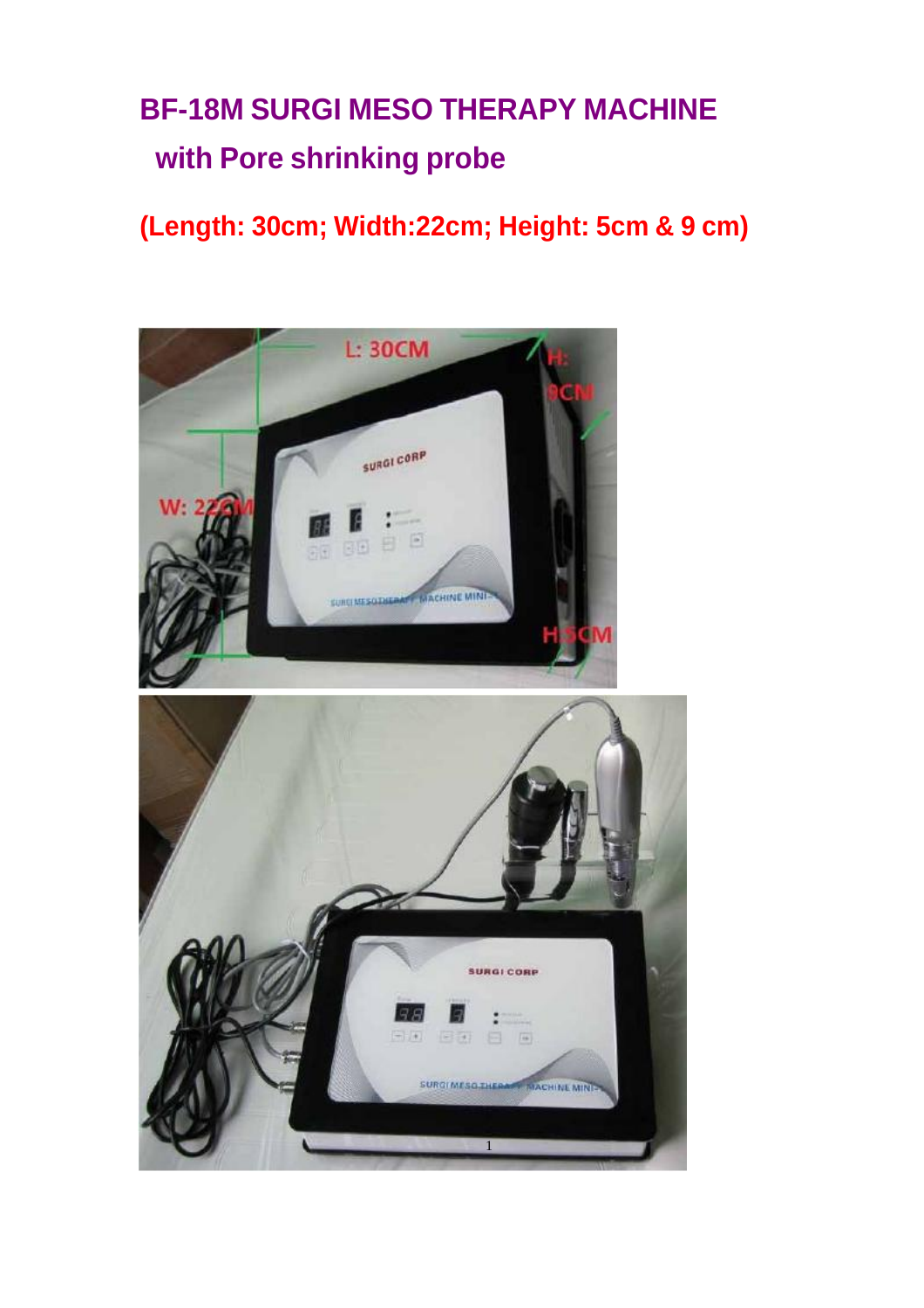

#### **Work Theory**

It uses Electroporation and Electroosmosis techniques, (needle-free mesotherapy or mesoderm or cell rupture) technique, without any injectors, easily opens the aquaporin(AQP), transports skin wanted nutrition, so as to treat all kinds of skin problems. With the application of Electrophoresis energy to the beauty industry, It takes 'point to point' infiltration techniques, by orientation, layer-oriented and ration to transport high-energy nutrition serum directly into the skin tissue, let it quickly being absorbed and effective, promote skin metabolism, keep skin elastic and fine.

#### **Function:**

**Freckle removal and skin whitening:** Open cells channel woundless, obsorb nutrition, participate in cells metabolism, promote cells rebirth.

**Fancy wrinkle removal:**The electrode nutrition is directly penetrated the deep-seated skin, start cells rebirth, remove wrinkles of deep skin layer.

**Resist the acne:** Through the electric nutrition conveyer belt, inject the acne removal distillate into the focus, clear or restrain the acne rebirth, avoid the wound infection.

**Moisten and make up water:** Inject the water feeding active distillate into the deep-seated skin, supply enough water to the cells, prevent the series of skin problems caused by short of water.

### **ACCESSORIES**

**Meso Gun for nutrition/ medicine (with bottles )**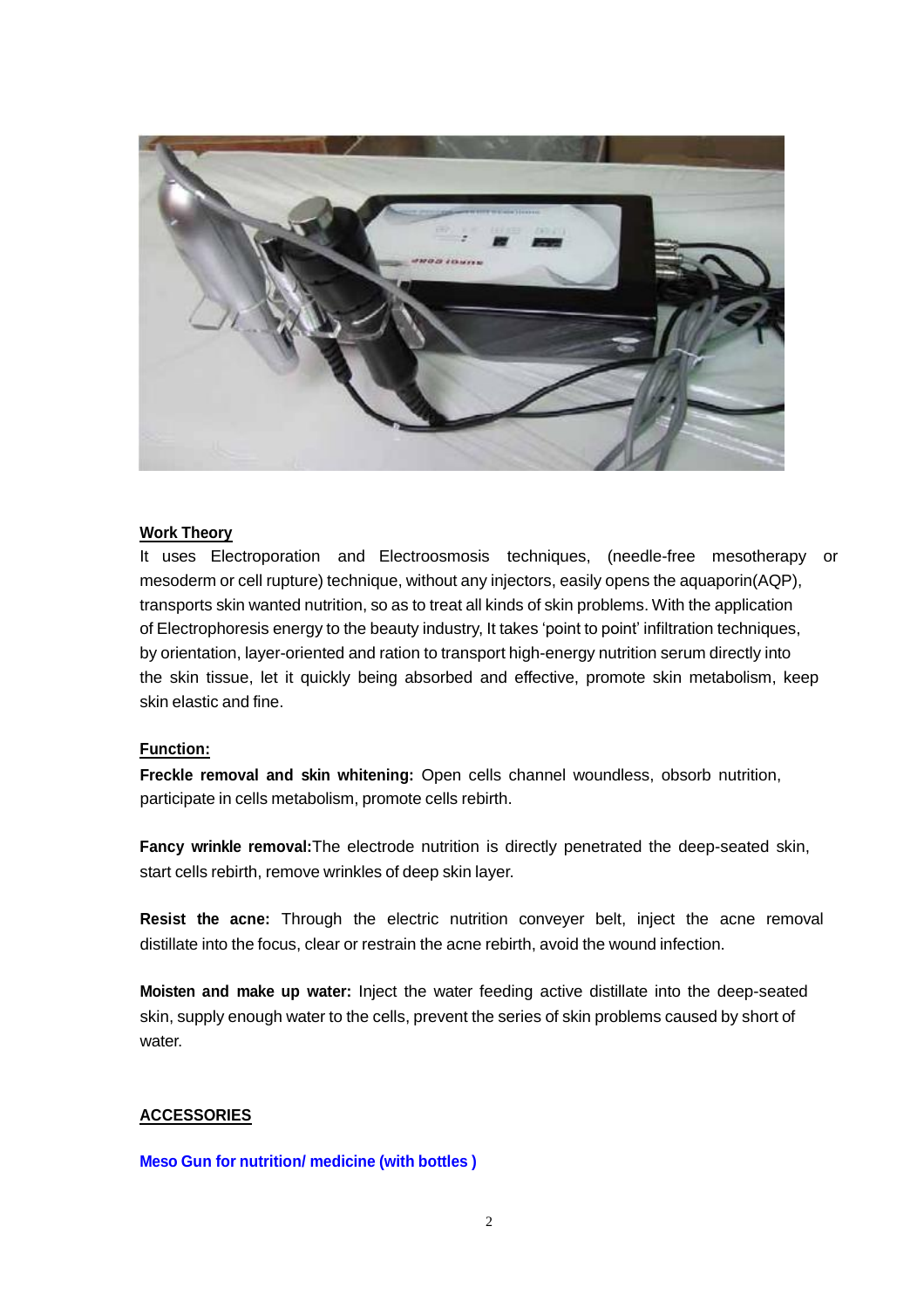



**Conductive stick**



**Pore shrinking head/ nutrition locking head**